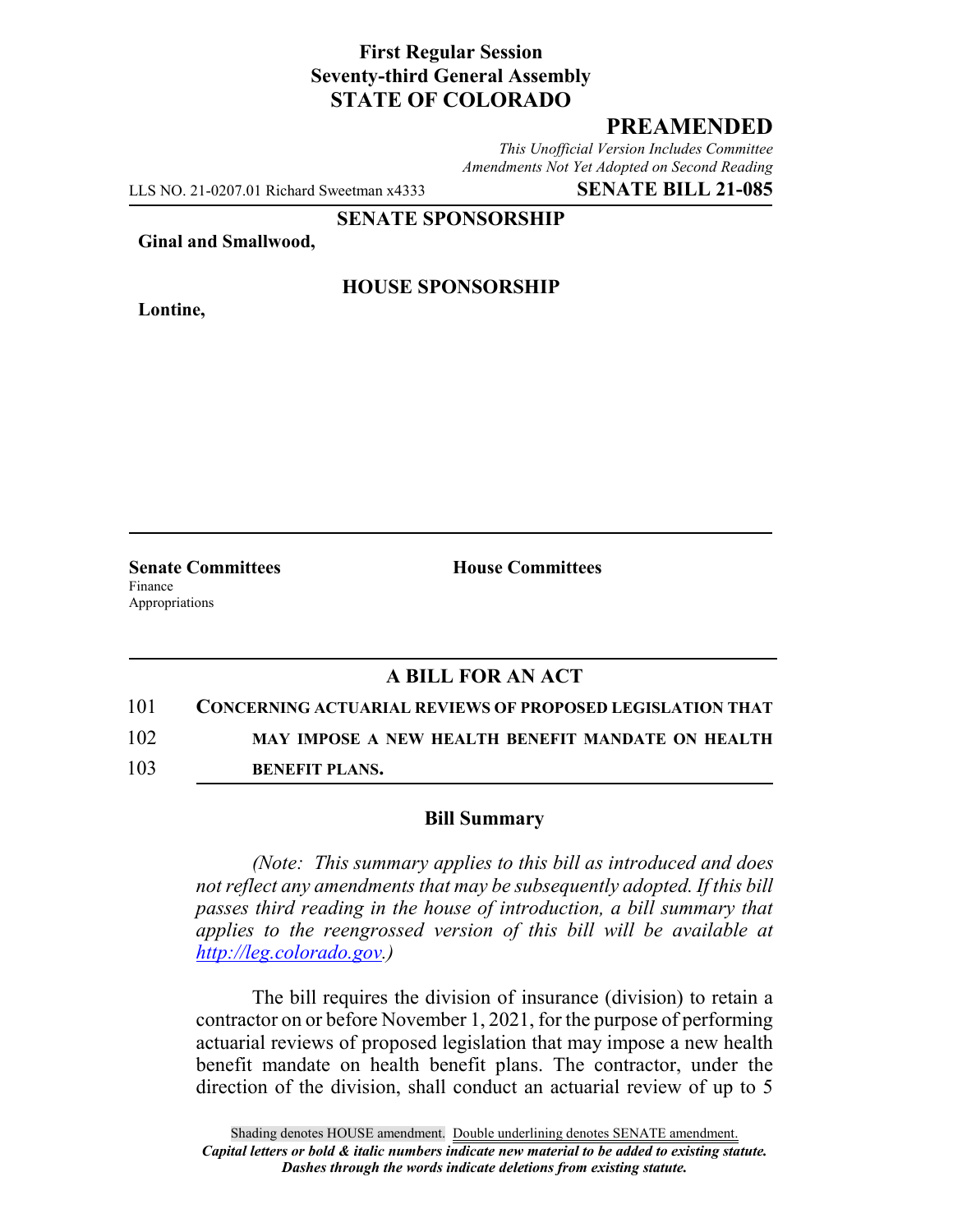legislative proposals for each regular legislative session, each at the request of a member of the general assembly. Each actuarial review performed by the contractor must consider the predicted effects of the legislative proposal during the 5 years immediately following the effective date of the proposed legislation, including specifically described considerations.

In preparing a fiscal note for any legislative proposal that may impose a new health benefit mandate on health benefit plans, the legislative service agency charged with preparing the fiscal note shall either:

- Include in the fiscal note information that is produced by the contractor in review of the legislative proposal; or
- If no information is produced by the contractor in review of the legislative proposal, indicate such fact in the fiscal note.

1 *Be it enacted by the General Assembly of the State of Colorado:*

2 **SECTION 1.** In Colorado Revised Statutes, **add** 10-16-154 as

3 follows:

 **10-16-154. Actuarial reviews of proposed health care legislation - division to contract with third party - definition - rules - repeal.** (1) (a) ON OR BEFORE NOVEMBER 1, 2021, THE DIVISION SHALL RETAIN BY CONTRACT AN ACTUARY THAT HAS EXPERIENCE WITH HEALTH CARE POLICY, EQUITY, AND ACTUARIAL REVIEWS, REFERRED TO WITHIN THIS SECTION AS THE "CONTRACTOR", FOR THE PURPOSE OF PERFORMING ACTUARIAL REVIEWS OF PROPOSED LEGISLATION THAT MAY IMPOSE A NEW HEALTH BENEFIT MANDATE ON HEALTH BENEFIT PLANS OR REDUCE OR ELIMINATE MANDATED COVERAGE UNDER HEALTH BENEFIT PLANS. THE CONTRACTOR, UNDER THE DIRECTION OF THE DIVISION, SHALL CONDUCT AN ACTUARIAL REVIEW OF UP TO FIVE SUCH LEGISLATIVE PROPOSALS FOR EACH REGULAR LEGISLATIVE SESSION, EACH AT THE REQUEST OF A MEMBER OF THE GENERAL ASSEMBLY WHO IS PROPOSING THE LEGISLATION; EXCEPT THAT THE CONTRACTOR SHALL NOT CONDUCT AN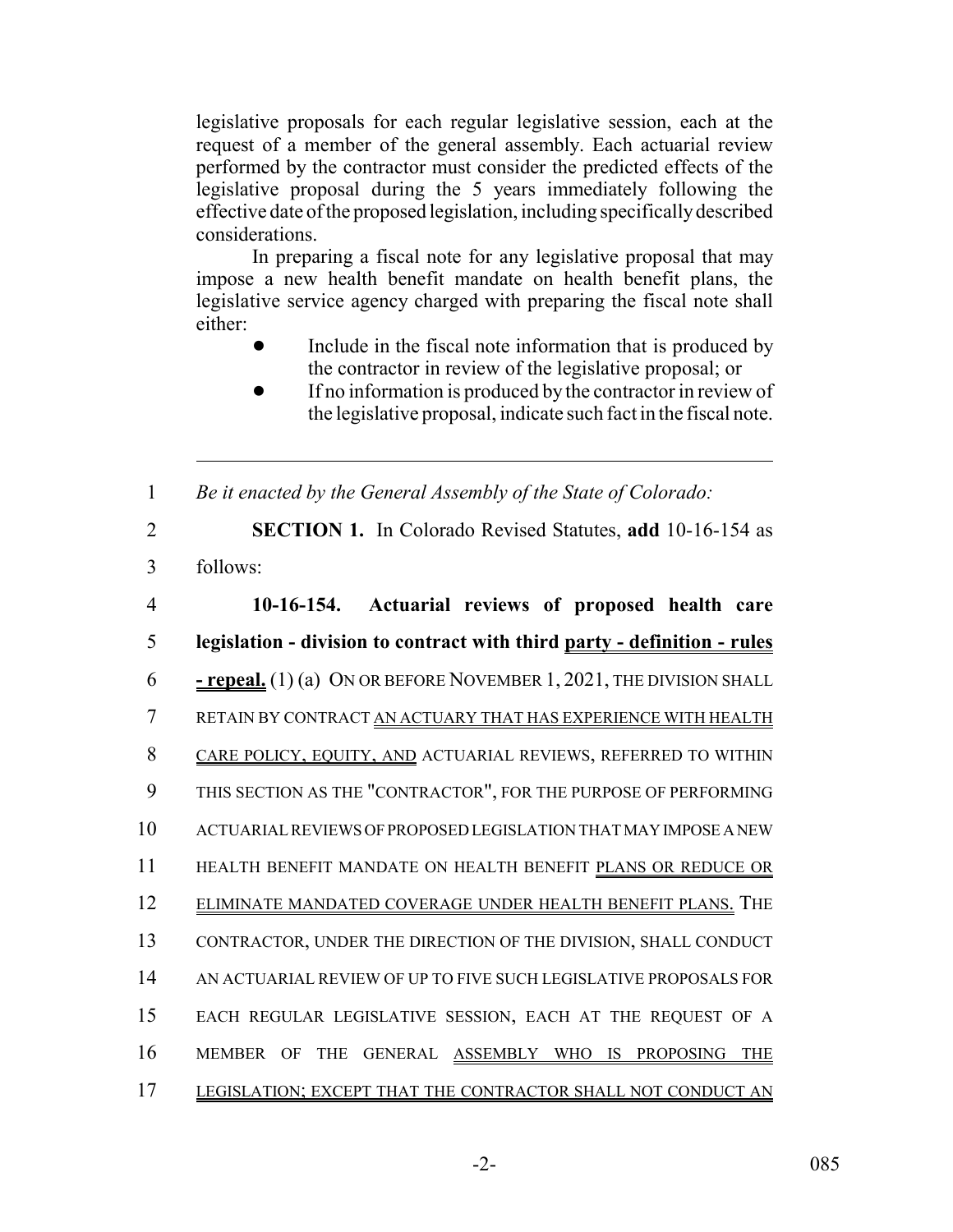1 ACTUARIAL REVIEW OF A LEGISLATIVE PROPOSAL UNLESS THE REQUEST FOR THE ACTUARIAL REVIEW IS APPROVED BY THE PRESIDENT OF THE SENATE AND THE SPEAKER OF THE HOUSE OF REPRESENTATIVES. IF THE DIVISION RECEIVES MORE THAN FIVE SUCH REQUESTS REGARDING LEGISLATIVE PROPOSALS THAT ARE BEING OR WILL BE CONSIDERED DURING A REGULAR LEGISLATIVE SESSION, THE CHAIR OF THE HOUSE OF REPRESENTATIVES HEALTH AND INSURANCE COMMITTEE, OR ANY SUCCESSOR COMMITTEE, IN CONSULTATION WITH THE CHAIR OF THE SENATE HEALTH AND HUMAN SERVICES COMMITTEE, OR ANY SUCCESSOR COMMITTEE, SHALL SELECT WHICH LEGISLATIVE PROPOSALS THE CONTRACTOR SHALL REVIEW.

12 (b) A MEMBER OF THE GENERAL ASSEMBLY WHO REQUESTS AN ACTUARIAL REVIEW OF PROPOSED LEGISLATION SHALL SUBMIT THE 14 REQUEST TO THE DIVISION BEFORE SEPTEMBER 1 OF THE YEAR PRECEDING THE REGULAR LEGISLATIVE SESSION FOR WHICH THE LEGISLATION IS PROPOSED.

 (c) AN ACTUARIAL REVIEW PERFORMED BY THE CONTRACTOR 18 PURSUANT TO SUBSECTION (1)(a) OF THIS SECTION MUST CONSIDER THE PREDICTED EFFECTS OF THE LEGISLATIVE PROPOSAL DURING THE FIVE YEARS IMMEDIATELY FOLLOWING THE EFFECTIVE DATE OF THE PROPOSED LEGISLATION, INCLUDING:

**(I) AN ESTIMATE OF THE NUMBER OF COLORADO RESIDENTS WHO** 23 WILL BE DIRECTLY AFFECTED BY THE PROPOSED LEGISLATION;

 (II) ESTIMATES OF CHANGES IN THE RATES OF UTILIZATION OF SPECIFIC HEALTH CARE SERVICES THAT MAY RESULT FROM THE PROPOSED LEGISLATION;

(III) ESTIMATES CONCERNING ANY CHANGES IN CONSUMER COST

-3- 085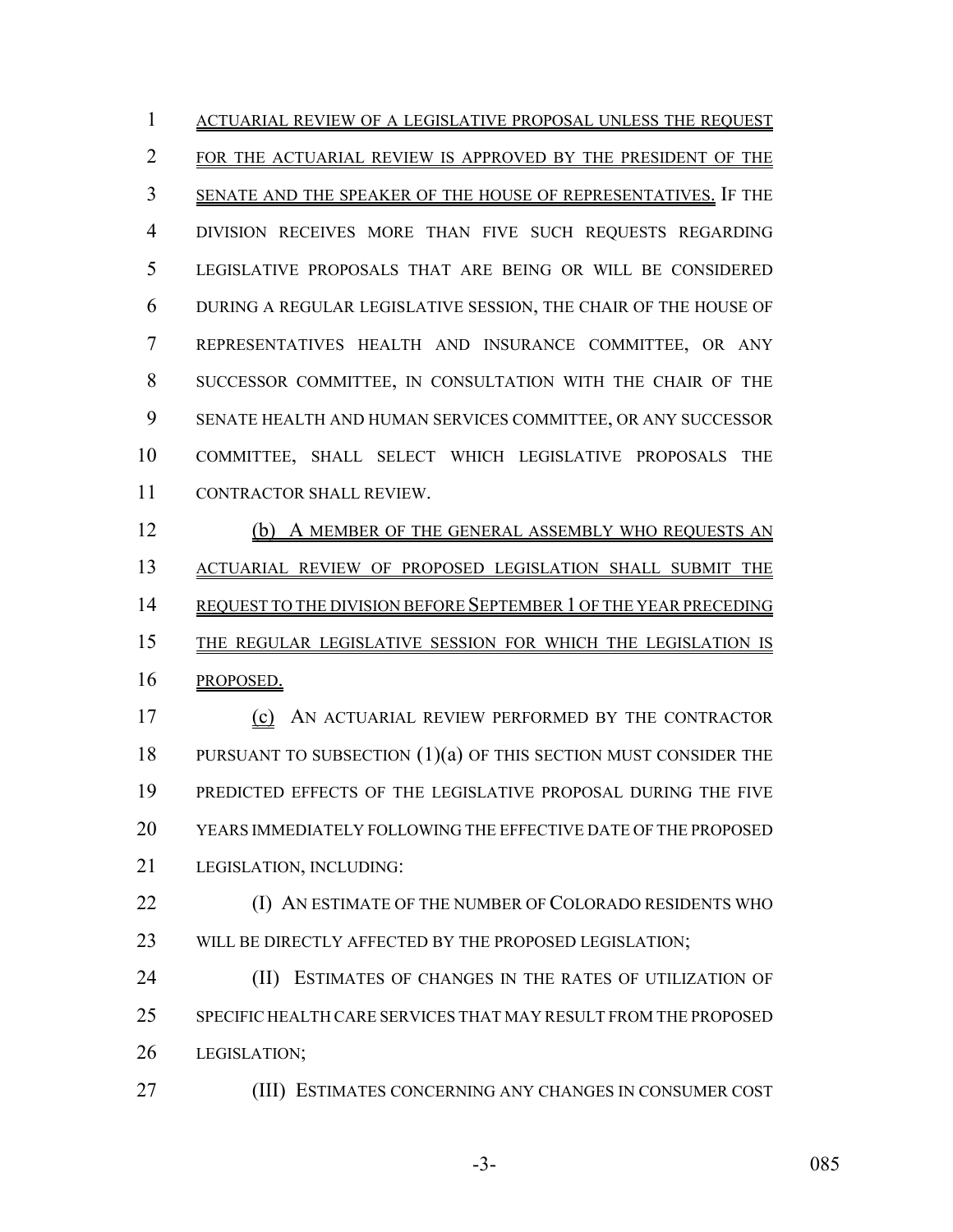SHARING THAT WOULD RESULT FROM THE PROPOSED LEGISLATION, 2 INCLUDING INFORMATION CONCERNING WHO WOULD BENEFIT FROM THE CHANGES, WHICH INFORMATION, IF AVAILABLE, MUST BE DISAGGREGATED, AT A MINIMUM, BY RACE, ETHNICITY, SEX, GENDER, AND AGE; (IV) ESTIMATES OF ANY INCREASES IN PREMIUMS CHARGED TO COVERED PERSONS OR EMPLOYERS FOR HEALTH BENEFIT PLANS OFFERED IN THE INDIVIDUAL, SMALL-GROUP, AND LARGE-GROUP MARKETS THAT WOULD RESULT FROM THE PROPOSED LEGISLATION; 9 (V) AN ESTIMATE OF THE INCREASE OR DECREASE IN THE COST OF COVERAGE, IF ANY, IN GROUP BENEFIT PLANS OFFERED UNDER THE "STATE 11 EMPLOYEES GROUP BENEFITS ACT", PART 6 OF ARTICLE 50 OF TITLE 24, THAT WOULD RESULT FROM THE PROPOSED LEGISLATION, REGARDLESS OF WHETHER THE PROPOSED LEGISLATION AMENDS THAT ACT OR APPLIES TO 14 STATE EMPLOYEE GROUP BENEFIT PLANS; (VI) AN ESTIMATE OF THE POTENTIAL LONG-TERM COST SAVINGS ASSOCIATED WITH ANY NEW HEALTH BENEFIT OR SERVICE DESCRIBED IN THE PROPOSED LEGISLATION; (VII) IDENTIFICATION OF ANY POTENTIAL HEALTH BENEFITS THAT WOULD RESULT FROM ANY NEW HEALTH BENEFIT OR SERVICE DESCRIBED 21 IN THE PROPOSED LEGISLATION, INCLUDING INFORMATION CONCERNING 22 WHO WOULD BENEFIT FROM THE CHANGES, WHICH INFORMATION, IF AVAILABLE, MUST BE DISAGGREGATED, AT A MINIMUM, BY RACE, ETHNICITY, SEX, GENDER, AND AGE; (VIII) INFORMATION, IF AVAILABLE, CONCERNING ANY DISPROPORTIONATE EFFECTS THAT THE PROPOSED LEGISLATION MAY HAVE ON CONSUMERS AS A RESULT OF THEIR RACE, ETHNICITY, SEX, GENDER, OR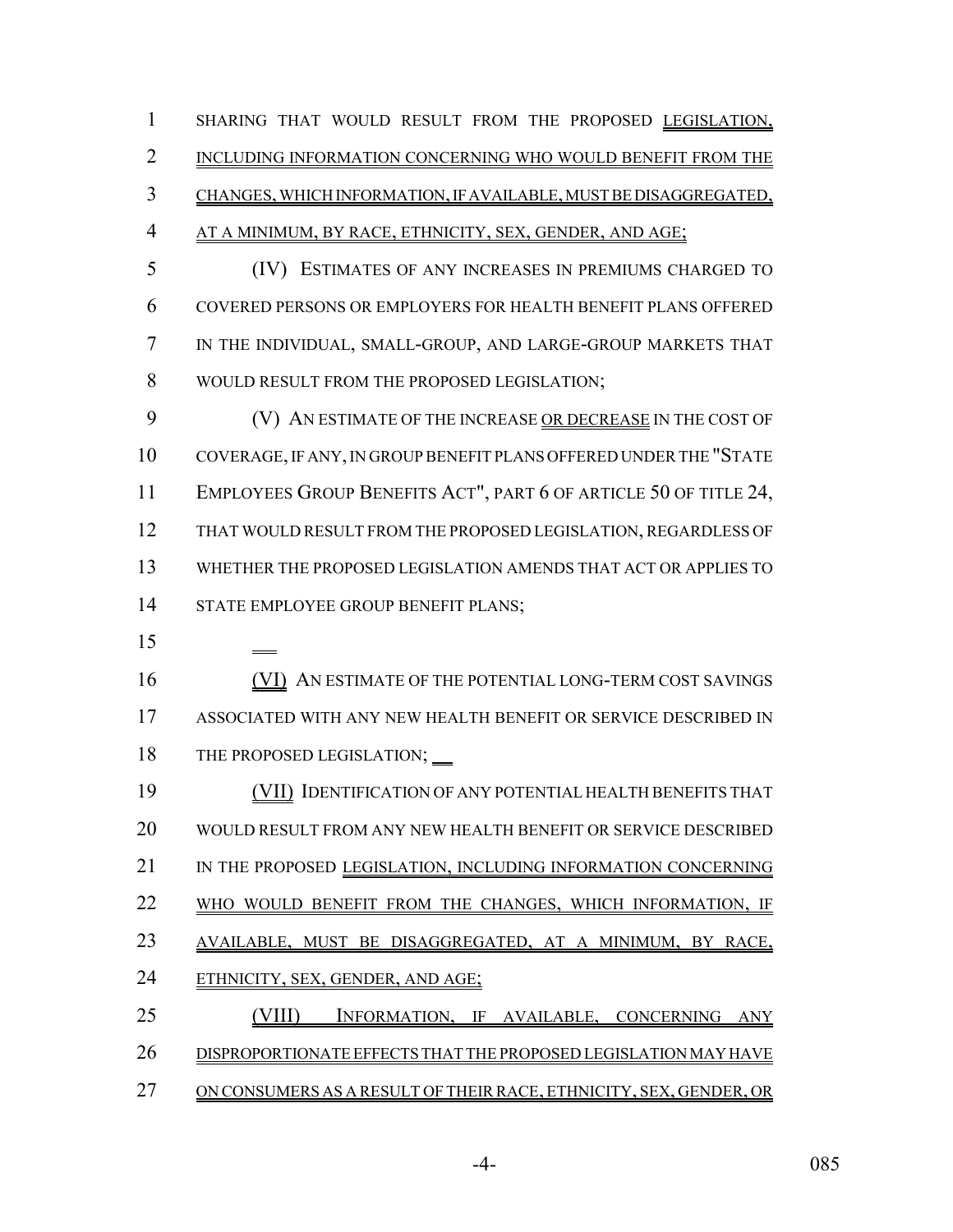AGE; AND

 (IX) AN ESTIMATE OF THE OUT-OF-POCKET HEALTH CARE SAVINGS ASSOCIATED WITH ANY NEW HEALTH BENEFIT OR SERVICE DESCRIBED IN THE PROPOSED LEGISLATION, INCLUDING INFORMATION CONCERNING WHO WOULD BENEFIT FROM THE CHANGES, WHICH INFORMATION, IF AVAILABLE, MUST BE DISAGGREGATED, AT A MINIMUM, BY RACE, ETHNICITY, SEX, GENDER, AND AGE.

 (c) AN ACTUARIAL REVIEW PERFORMED PURSUANT TO THIS SECTION MUST:

 (I) INDICATE THE INFORMATION DESCRIBED IN SUBSECTION (1)(c)(IV) OF THIS SECTION IN TERMS OF PERCENTAGE INCREASE AND IN TERMS OF PER-MEMBER, PER-MONTH CHARGES; AND

 (II) INDICATE THE INFORMATION DESCRIBED IN SUBSECTIONS (1)(c)(V) AND (1)(c)(VI) OF THIS SECTION IN TERMS OF DOLLAR AMOUNTS. (2) IN PERFORMING ACTUARIAL REVIEWS OF PROPOSED LEGISLATION, THE CONTRACTOR SHALL UTILIZE DATA FROM THE ALL-PAYER HEALTH CLAIMS DATABASE DESCRIBED IN SECTION 25.5-1-204. CARRIERS ARE ENCOURAGED TO PROVIDE INFORMATION TO, AND OTHERWISE COOPERATE WITH, THE CONTRACTOR AND THE DIVISION FOR 20 THE PURPOSES OF THIS SECTION.

 (3) A REQUEST FOR AN ACTUARIAL REVIEW BY A MEMBER OF THE GENERAL ASSEMBLY AND ANY INFORMATION SUBMITTED TO THE 23 CONTRACTOR FOR THE PURPOSE OF COMPLETING AN ACTUARIAL REVIEW 24 PURSUANT TO SUBSECTION  $(1)(a)$  OF THIS SECTION IS WORK PRODUCT, AS 25 DEFINED IN SECTION 24-72-202 (6.5).

26 (4) AS USED IN THIS SECTION, "HEALTH BENEFIT PLAN" EXCLUDES PLANS AND BENEFITS PROVIDED PURSUANT TO MEDICAID OR THE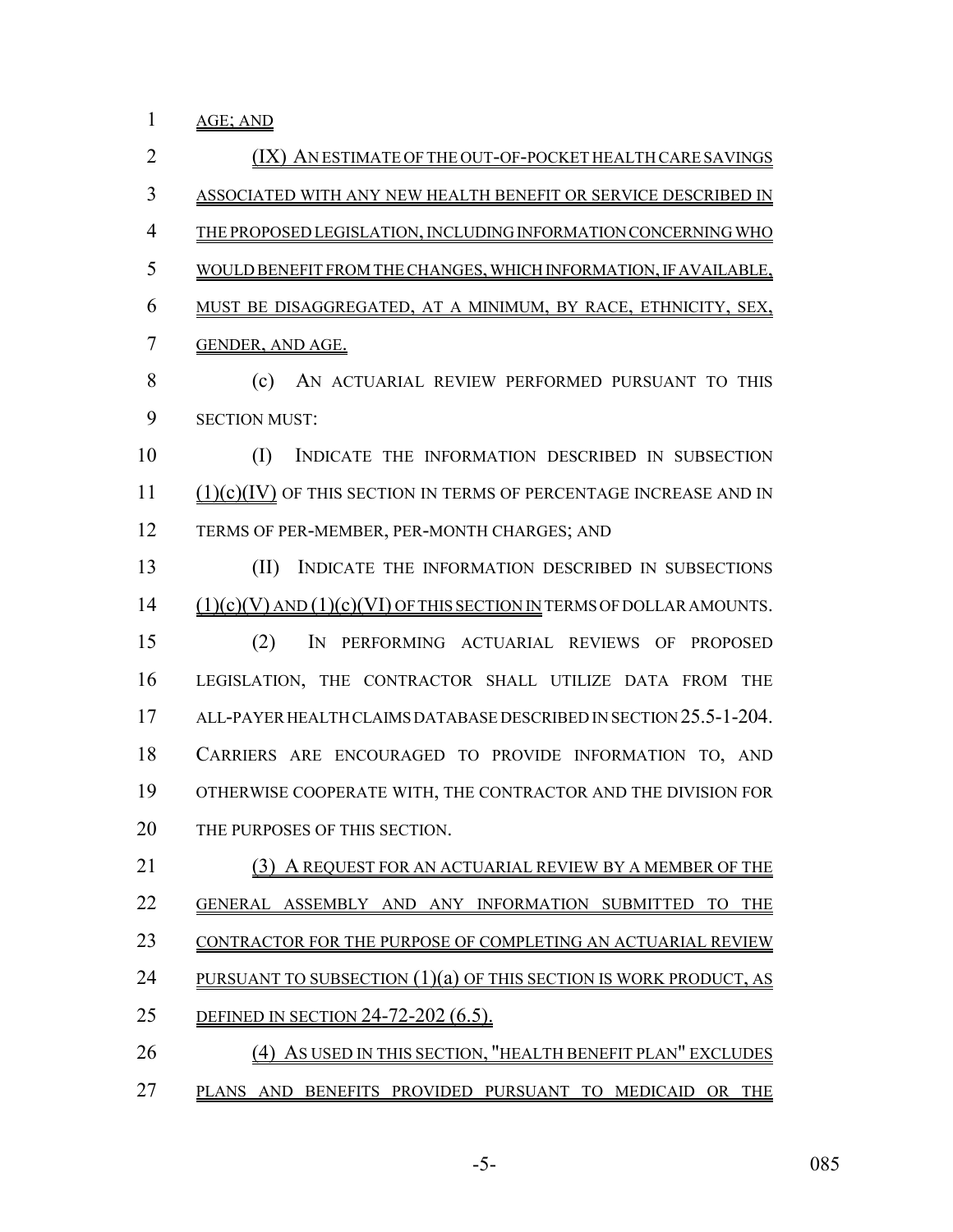1 "CHILDREN'S BASIC HEALTH PLAN ACT", ARTICLE 8 OF TITLE 25.5. 2 (5) THE COMMISSIONER MAY PROMULGATE RULES AS NECESSARY 3 FOR THE IMPLEMENTATION OF THIS SECTION. 4 **SECTION 2.** In Colorado Revised Statutes, **repeal** 10-16-103 as 5 follows: 6 **10-16-103. Proposal of mandatory health care coverage** 7 **provisions.** (1) Every person or organization which seeks legislative 8 action which would mandate a health coverage or offering of a health 9 coverage by an insurance carrier, nonprofit hospital and health care 10 service corporation, health maintenance organization, or prepaid dental 11 care plan organization as a component of individual or group policies 12 shall submit a report to the legislative committee of reference addressing 13 both the social and financial impacts of such coverage, including the 14 efficacy of the treatment or service proposed. 15 (2) Guidelines for assessing the impact of proposed mandated or 16 mandatorily offered health coverage to the extent that information is 17 available shall include, but not be limited to, the following: 18 (a) The social impact of such mandatory coverage, including, but 19 not limited to, the following: 20 (I) The extent to which the treatment or service is generally 21 utilized by a significant portion of the population; 22 (II) The extent to which the insurance coverage is already 23 generally available to the general population; 24 (III) The extent to which the lack of coverage results in persons 25 avoiding necessary health care treatments; 26 (IV) The extent to which the lack of coverage results in 27 unreasonable financial hardship;

-6- 085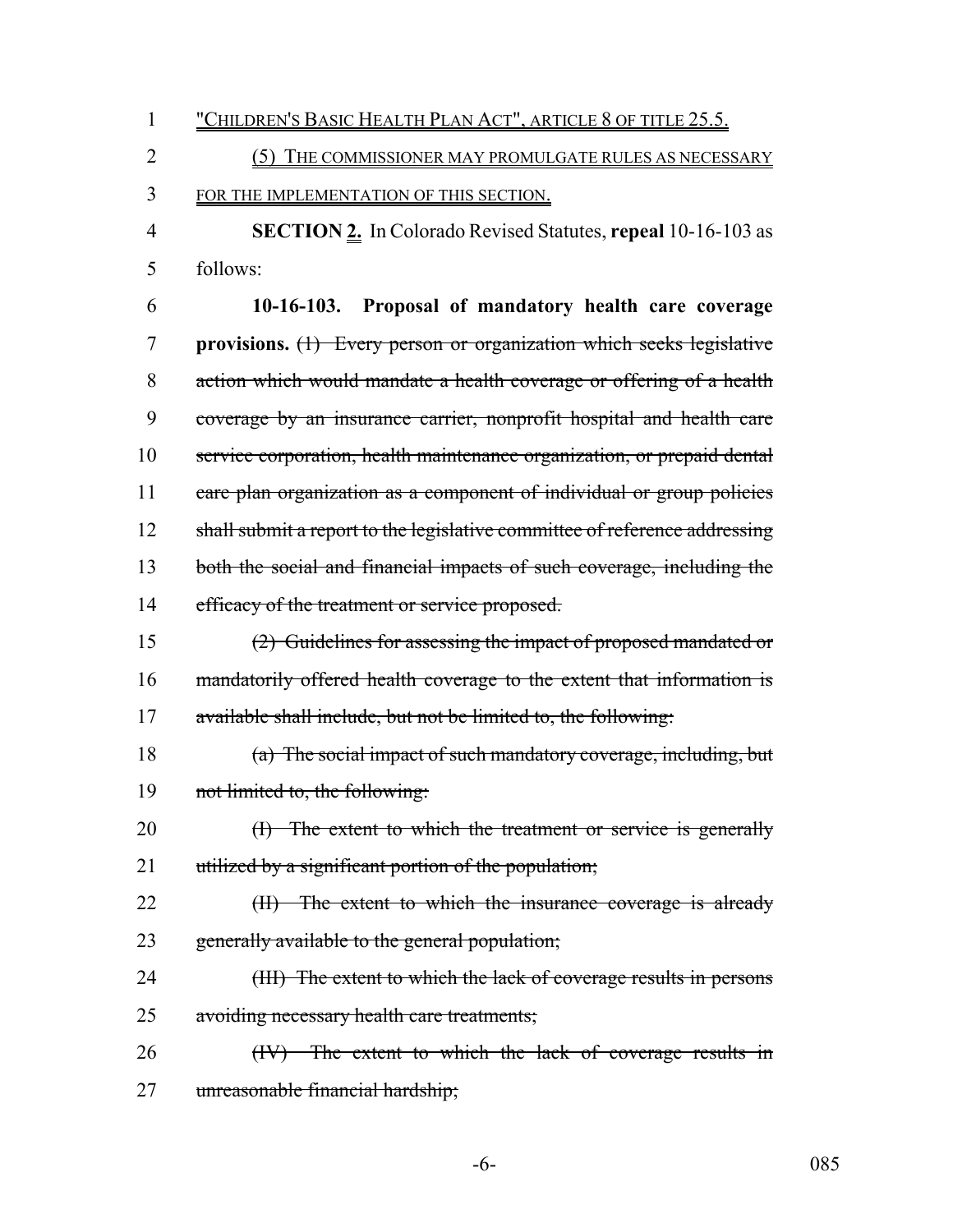| $\mathbf{1}$ | $(V)$ The level of public demand for the treatment or service,           |
|--------------|--------------------------------------------------------------------------|
| 2            | including the public level of demand for insurance coverage of such      |
| 3            | treatment or service;                                                    |
| 4            | (VI) The level of interest of collective bargaining agents in            |
| 5            | negotiating privately for inclusion of this coverage in group contracts; |
| 6            | (b) The financial impact of such mandatory coverage, including,          |
| 7            | but not limited to, the following:                                       |
| 8            | (I) The extent to which the coverage will increase or decrease the       |
| 9            | cost of the treatment or service;                                        |
| 10           | (II) The extent to which the coverage will increase the appropriate      |
| 11           | use of the treatment or service;                                         |
| 12           | (III) The extent to which the mandated treatment or service will         |
| 13           | be a substitute for more expensive treatment or coverage;                |
| 14           | (IV) The extent to which the coverage will increase or decrease          |
| 15           | the administrative expenses of insurance companies and the premium and   |
| 16           | administrative expenses of policyholders;                                |
| 17           | (V) The impact of this coverage on the total cost of health care in      |
| 18           | Colorado.                                                                |
| 19           | SECTION 3. In Colorado Revised Statutes, 10-16-102, add                  |
| 20           | $(32)(d)$ as follows:                                                    |
| 21           | 10-16-102. Definitions. As used in this article 16, unless the           |
| 22           | context otherwise requires:                                              |
| 23           | (32) (d) SOLELY WITH RESPECT TO SECTION 10-16-154, "HEALTH               |
| 24           | BENEFIT PLAN" EXCLUDES PLANS AND BENEFITS PROVIDED PURSUANT TO           |
| 25           | MEDICAID OR THE "CHILDREN'S BASIC HEALTH PLAN ACT", ARTICLE 8 OF         |
| 26           | <u>TITLE 25.5.</u>                                                       |
| 27           | <b>SECTION 4.</b> Act subject to petition - effective date. This act     |